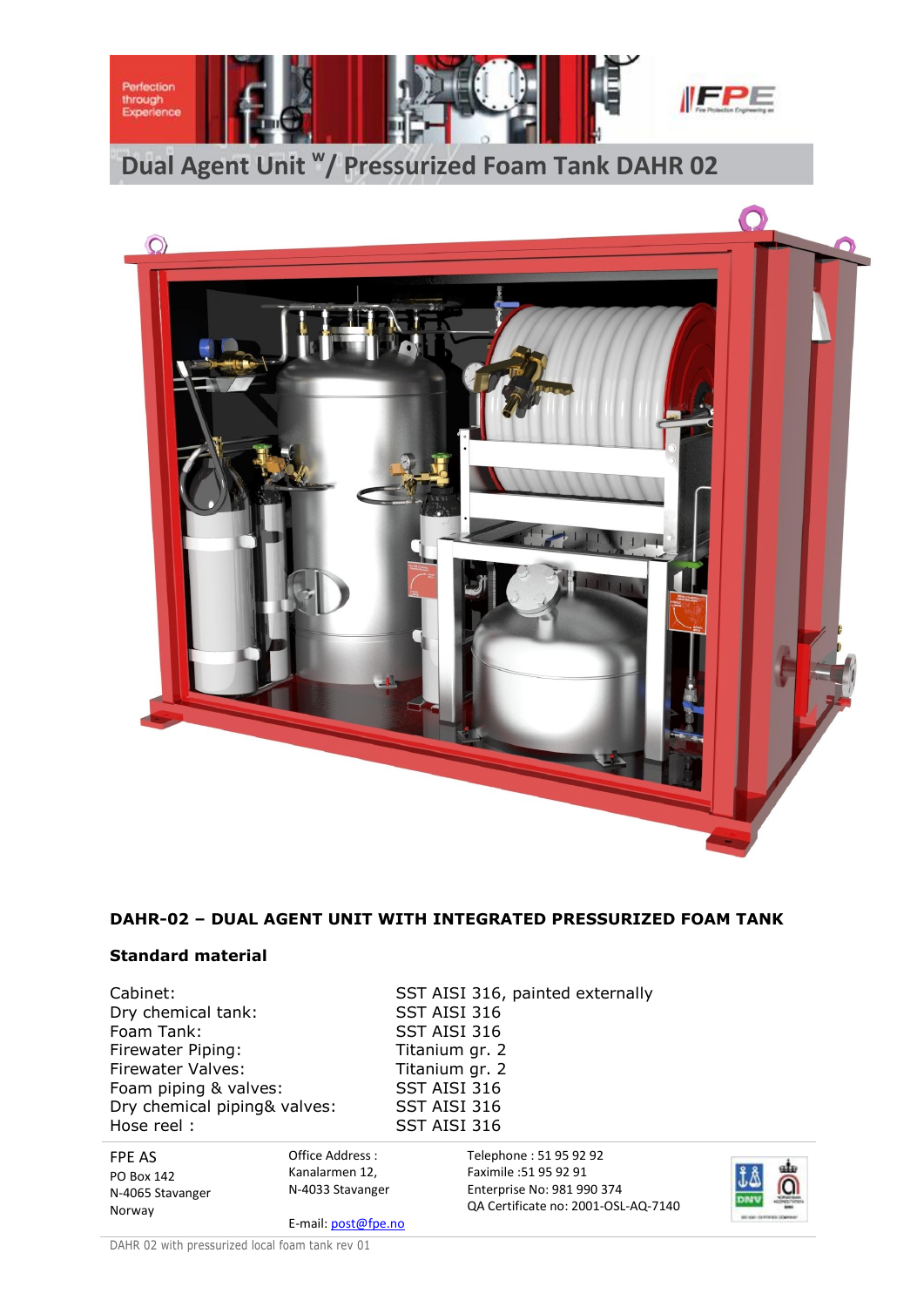

# **Dual Agent Unit <sup>w</sup> / Pressurized Foam Tank DAHR 02**

Nozzle: Bronze Hand Crank: SST AISI 316 Foam Inductor \*: Titanium Foam pipe and valves: SST AISI 316

Hose: Codan 5300 (1") and 5400 (1¼")

\* Foam induction 1% or 3% per project requirements

## **Installation:**

Mount: Bolted to deck

#### **Operation:**

Activate the unit by opening the N2 release valve. This will cause the dry chemical tank and the foam tank to be pressurized.

Open water valve and foam valve. When dry chemical tank is pressurized (after approx. 10 seconds) open dry chemical valve. Pull out hose to required length, and operate the dry chemical handle and water/foam handle on nozzle carefully as required. The dry chemical gives a quick knock down of the fire, and the water/AFFF foam mix provides a sealing surface to prevent re-ignition.

Be aware of the nozzle reaction forces!

## **Options:**

| Water Piping & Valves: | Aluminium Bronze / Cunifer 90/10<br>Super Duplex Stainless Steel |
|------------------------|------------------------------------------------------------------|
| Pressure Indicators:   | Project Preference                                               |
| Cabinet:               | Insulation<br>Heater (Zone 1 Certified)                          |

| Max working pressure powder tank:      | 18 barg |
|----------------------------------------|---------|
| Max working pressure foam tank:        | 20 Bar  |
| Working pressure hose reel water part: | 20 Bar  |
| Test pressure powder tank:             | 33 barg |
| Test Pressure Hose reel:               | 30 barg |

FPE AS PO Box 142 N-4065 Stavanger Norway

Office Address : Kanalarmen 12, N-4033 Stavanger

E-mail: post@fpe.no

Telephone : 51 95 92 92 Faximile :51 95 92 91 Enterprise No: 981 990 374 QA Certificate no: 2001-OSL-AQ-7140

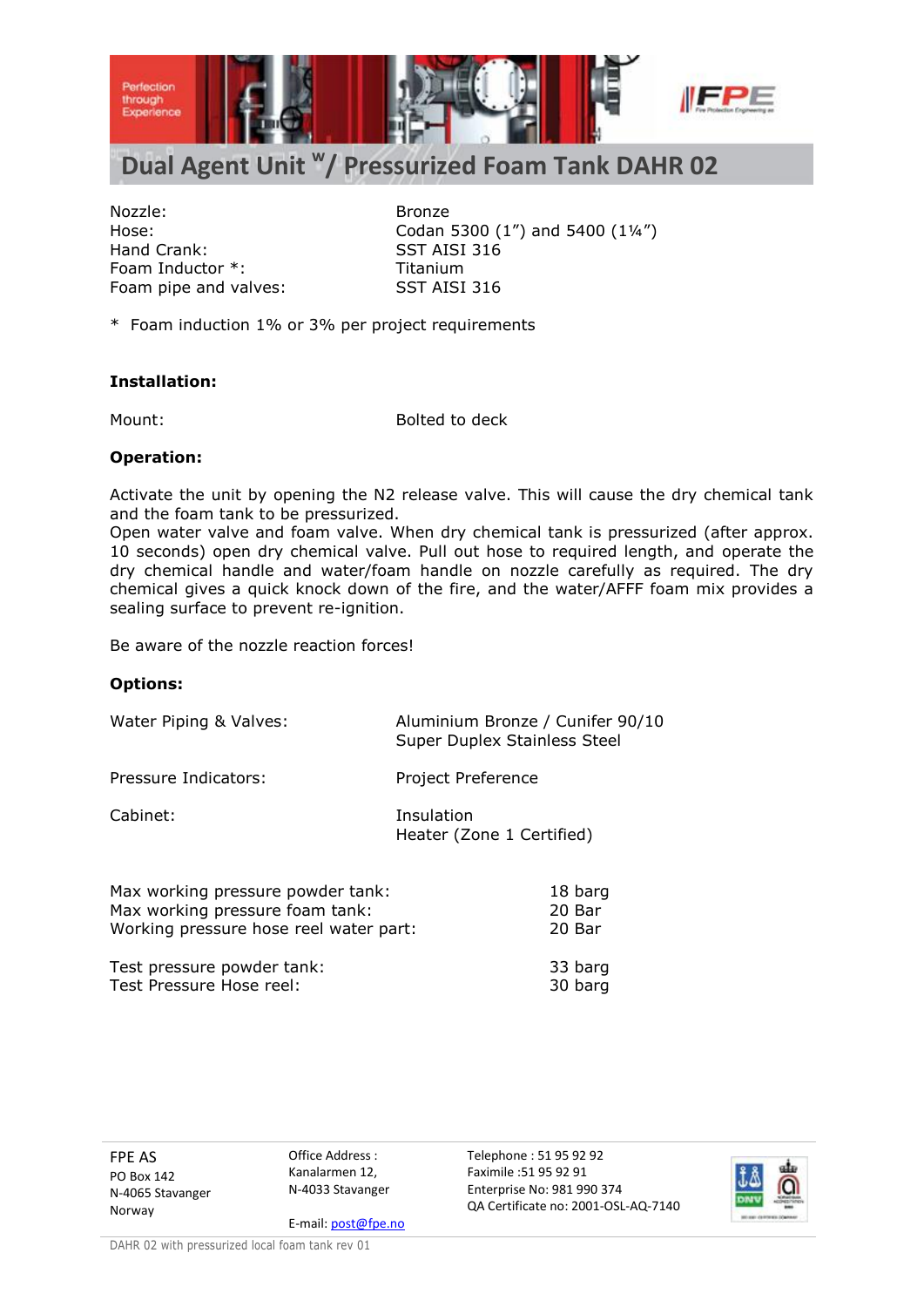

# **Table 1: DAHR 02 Dimensions and Weight**

|                                       |             | Hose size &                                                | Cabinet | Cabinet | Cabinet | Drv    |
|---------------------------------------|-------------|------------------------------------------------------------|---------|---------|---------|--------|
| Description                           | Type        | length                                                     | Length  | Height  | Depth   | Weight |
|                                       |             |                                                            | (mm)    | (mm     | (mm)    | 'kg)   |
| DA Unit<br>w/pressurized<br>foam tank | DAHR-<br>02 | $1'' \times 30$ m<br>(powder)<br>1 1/4" x 30 m<br>(premix) | 2000    | 1500    | 1200    | 750    |

\* Weight includes charged N2 cylinders, but not powder, AFFF or seawater.

FPE AS PO Box 142 N-4065 Stavanger Norway

Office Address : Kanalarmen 12, N-4033 Stavanger

E-mail: post@fpe.no

Telephone : 51 95 92 92 Faximile :51 95 92 91 Enterprise No: 981 990 374 QA Certificate no: 2001-OSL-AQ-7140

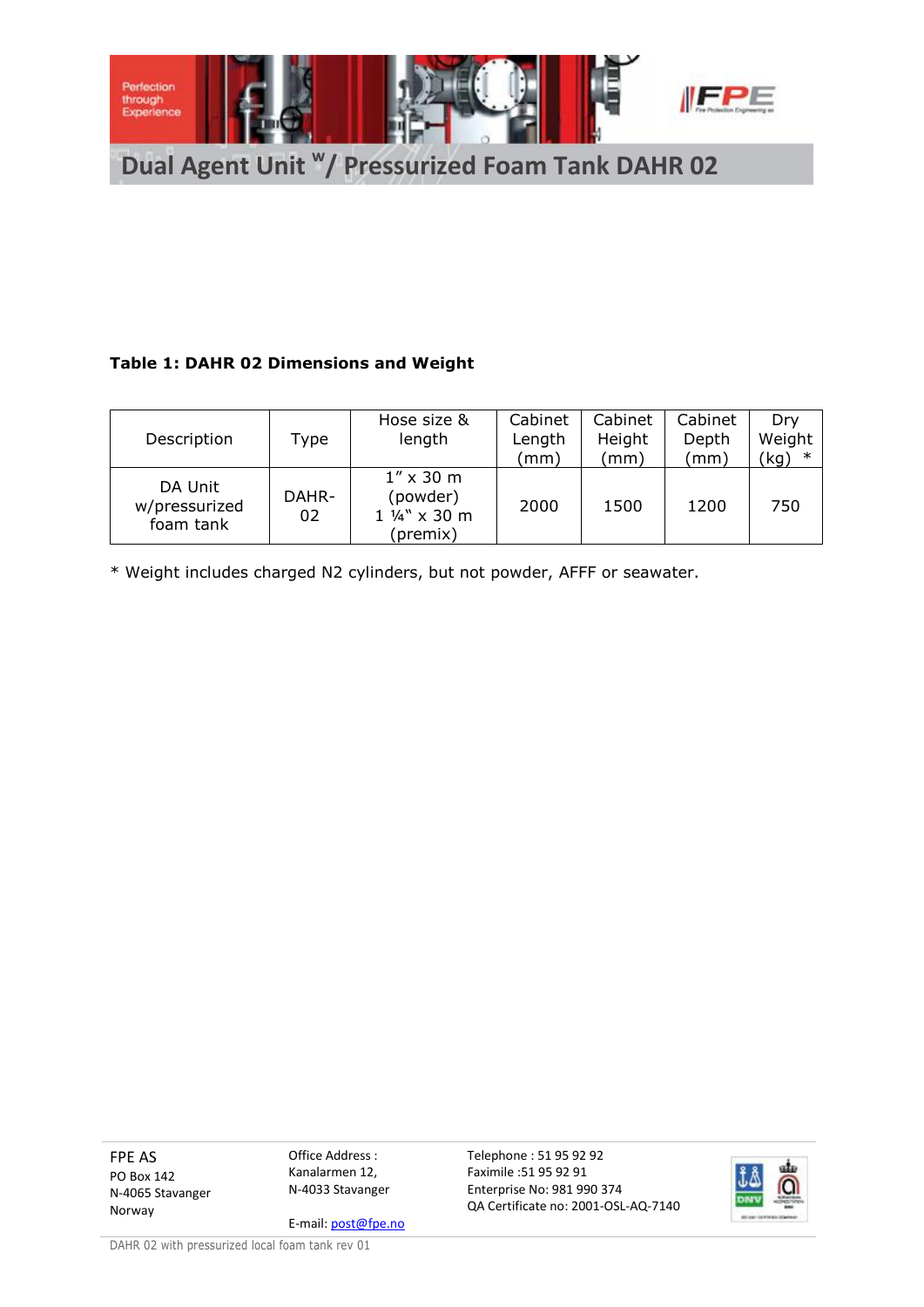

# **System Logic Drawing**



OUTLINE OF EQUIPMENT (SCOPE OF SUPPLY)

FPE AS PO Box 142 N-4065 Stavanger Norway

Office Address : Kanalarmen 12, N-4033 Stavanger

E-mail: post@fpe.no

Telephone : 51 95 92 92 Faximile :51 95 92 91 Enterprise No: 981 990 374 QA Certificate no: 2001-OSL-AQ-7140

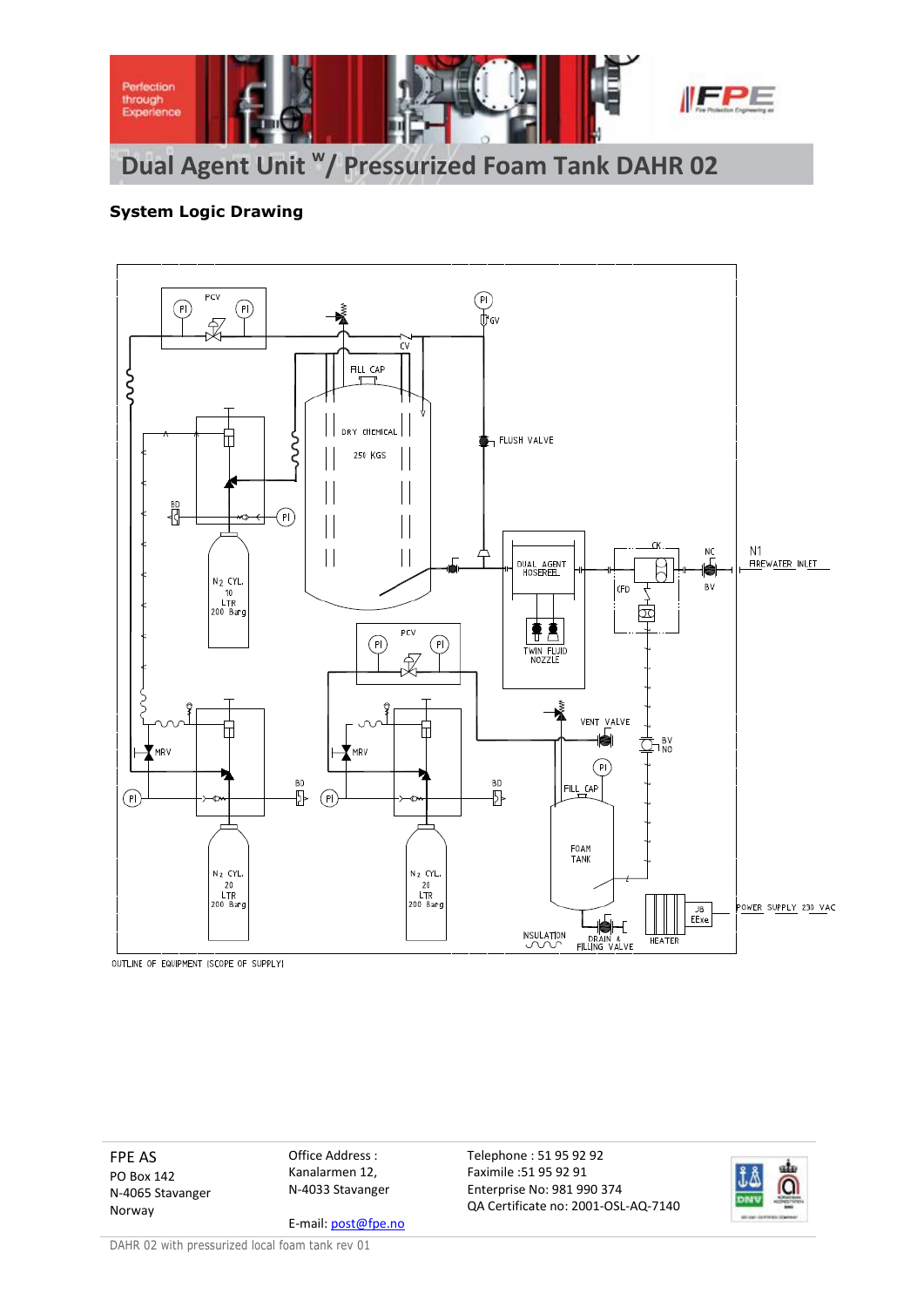

# **Dual Agent Unit <sup>w</sup> / Pressurized Foam Tank DAHR 02**

Dual Agent Units are manually operated units, discharging dry chemical powder and water/foam, intending to be used by trained firefighting personnel.

These Units are extremely efficient units for protection of areas with a risk of hydrocarbons or alcohol fires, such as helicopter decks and process areas.

The Dual Agent hose reels are supplied with two individual hoses, where one hose is flowing dry chemical and the other is flowing water/foam.

The hoses are connected to a common nozzle, giving individual control of the two agents.

Dual Agent Units are rapidly activated, and they are simple to use.

The dry chemical powder gives a rapid knockdown of large scale fires, while water/foam gives cooling of hot surfaces and sealing of liquid pool fires.

The Dual Agent Units must be installed in the vicinity of the area they are to protect.

## **Technical Description**

FPE has developed a range of Dual Agent Units, installed in heated and insulated stainless steel cabinets.

The standard FPE Dual Agent Unit consists of the following main components:

- Cabinet
- Hose reel
- Dual agent nozzle
- Dry chemical system, with N2 expellant
- Foam system
- Firewater inlet piping

The dual agent unit provides two different fire extinguishing agents:

The hose reel is equipped with two hoses, where one flows a mixture of water and foam, and the other flows dry chemical powder. The hose reel is equipped with a dual agent nozzle that has individual open/shut valves for the two agents, and with a twist-action selection of jet or fog on the water/foam side.

FPE AS PO Box 142 N-4065 Stavanger Norway

Office Address : Kanalarmen 12, N-4033 Stavanger

E-mail: post@fpe.no

Telephone : 51 95 92 92 Faximile :51 95 92 91 Enterprise No: 981 990 374 QA Certificate no: 2001-OSL-AQ-7140

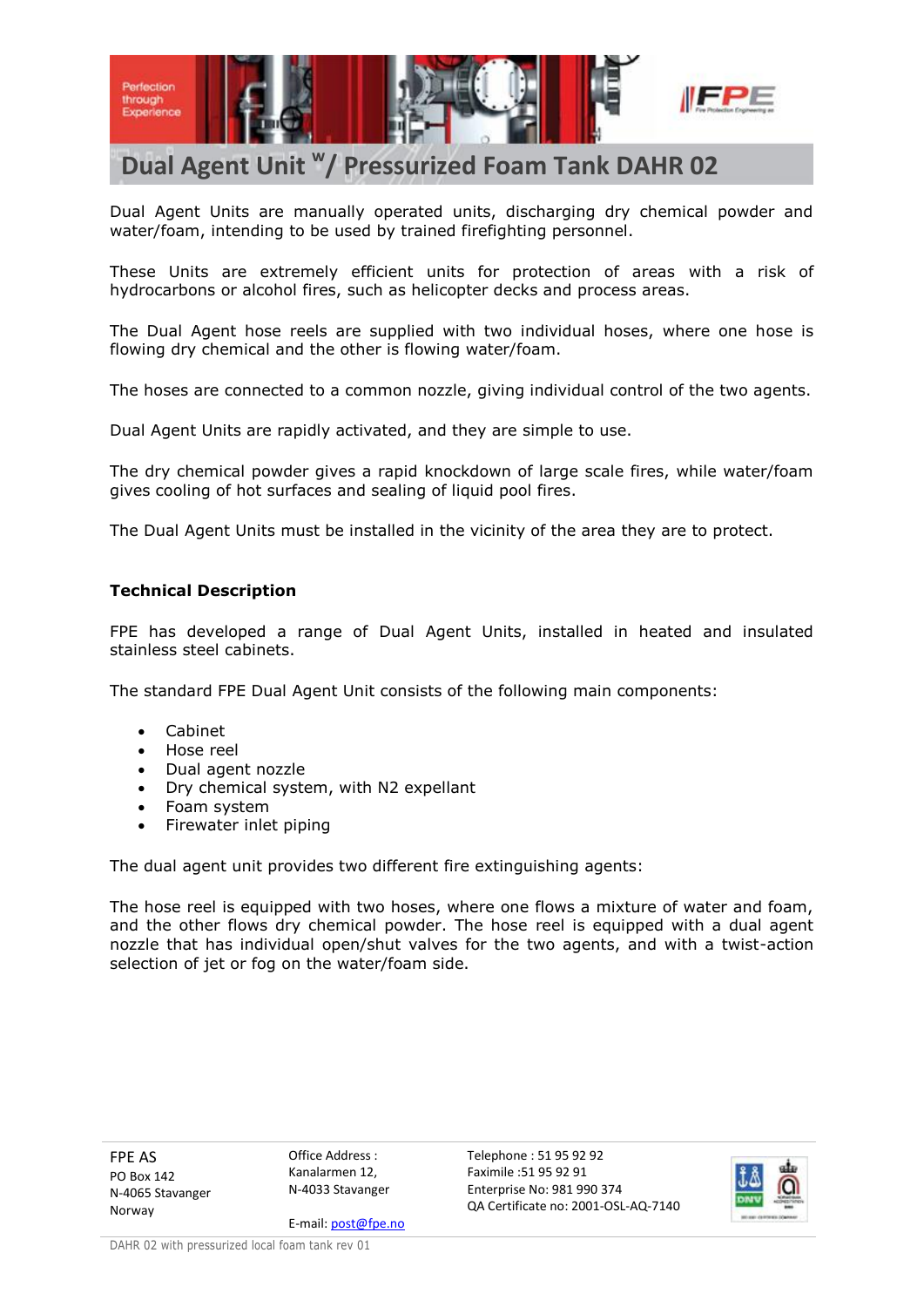

# **DAHR 02 Foam System**

The selection of type of foam, and the mixing ratio of foam/water, is based on the standard on the platform. This Unit is made to connect to the platform firewater ring main system via a standard flange connection. The unit has a 32 mm  $(1 \times$  inch) hose for supply of foam/water as the standard. This unit has a built-in foam tank which is pressurized by use of nitrogen when the unit is released. The correct mixing of foam is achieved through a built-in foam proportioner.

## **Dry Chemical System**

The dry chemical system consists of a storage tank for powder and an N2 expellant gas cylinder. A manual release valve is installed on the N2 cylinder valve. The tank is charged with 250 kg of powder. When the manual release valve is operated, N2 will pressurize the dry chemical system quickly, giving an initial shock of the dry chemical and functioning as an expellant during discharge.

The tank is equipped with a pressure safety valve, a fill cap and a pressure indicator.

The dry chemical inlet to the hose reel is equipped with an isolation ball valve, designed for use with dry powder.

The dry chemical system on all models is identical, and is designed to provide a flow of 2,5 kg powder per second, effective for approx. 100 seconds.

The dry chemical hose on the hose reel is 25 mm (1 inch).

## **Flow Capacity**

The flow for water/foam is given in the table below:

**Flow capacity** (at varying inlet pressures l/min).

| Model                                     | DAHR02 |  |  |  |
|-------------------------------------------|--------|--|--|--|
| Inlet pressure, (Barg)                    | Flow   |  |  |  |
|                                           | 247    |  |  |  |
|                                           | 286    |  |  |  |
| 10                                        | 320    |  |  |  |
| Flows are given in Liter per Minute (Lpm) |        |  |  |  |

FPE AS PO Box 142 N-4065 Stavanger Norway

Office Address : Kanalarmen 12, N-4033 Stavanger

E-mail: post@fpe.no

Telephone : 51 95 92 92 Faximile :51 95 92 91 Enterprise No: 981 990 374 QA Certificate no: 2001-OSL-AQ-7140